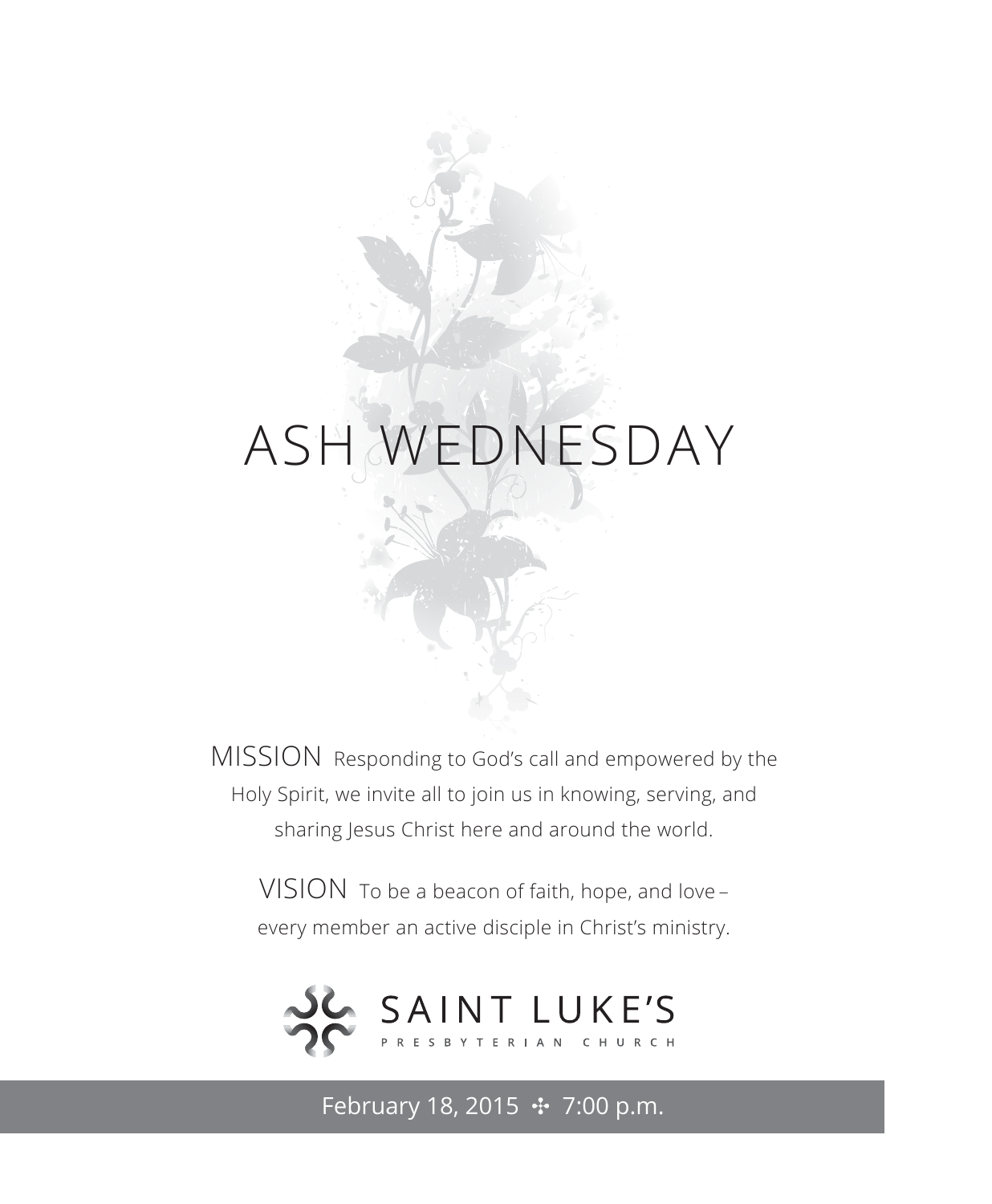

1978 Mount Vernon Road • Dunwoody, Georgia 30338 770.393.1424 • www.slpres.org

**Liturgical Color:** Purple *Purple marks the seasons of penitence and preparation: Advent and Lent.*

Ash Wednesday emphasizes a dual encounter: we confront our own mortality and confess our sins before God within the community of faith. In this service we focus our lives on the dual themes of sin and death in the light of God's redeeming love in Jesus Christ. While the use of ashes as a sign of mortality and penance may be new to some, it has a significant history in Jewish and Christian worship. The imposition of ashes is a powerful nonverbal and experiential way of participating in the call to repentance and reconciliation. *Prayers and liturgy adapted from Peace Memorial Presbyterian Church and the Iona Community's Lent resource Eggs and Ashes.*

# **In Preparation for Worship**

 "I slowly realize my existence, my being, my very breath, is held together by hands and heart greater than what I can understand, or imagine, or hope for. Like David, I wait for deliverance; the longing for heaven. Like Adam, I wait for another chance to take a stroll with God through the garden; the breaking dawn in a new day." *Phuc Luu*

**Prelude** What Wondrous Love Is This? *arr. Victor Labenske*

## **Greeting and Invitation to the Lenten Discipline**

## **Call to Worship**  \*

- Leader: Marked by the cross, cherished and forgiven,
- **People: We are traveling home.**
- Leader: Called to be holy, called to be happy,
- **People: We are traveling home.**
- Leader: Across deserts, over mountains,
- **People: We are traveling home.**
- Leader: God in our hearts, God in our lives,
- **All: We are traveling home.**
- \* Hymn #166

**Hymn #166** Lord, Who Throughout These Forty Days *ST. FLAVIAN*

## **Invitation to Confession** \*

- Leader: O God, where did I go wrong? How can I find my way back? I am weighted down by this feeling that I have failed You, other people, and myself. My life is a mess. **People: Forgive us Lord.**
-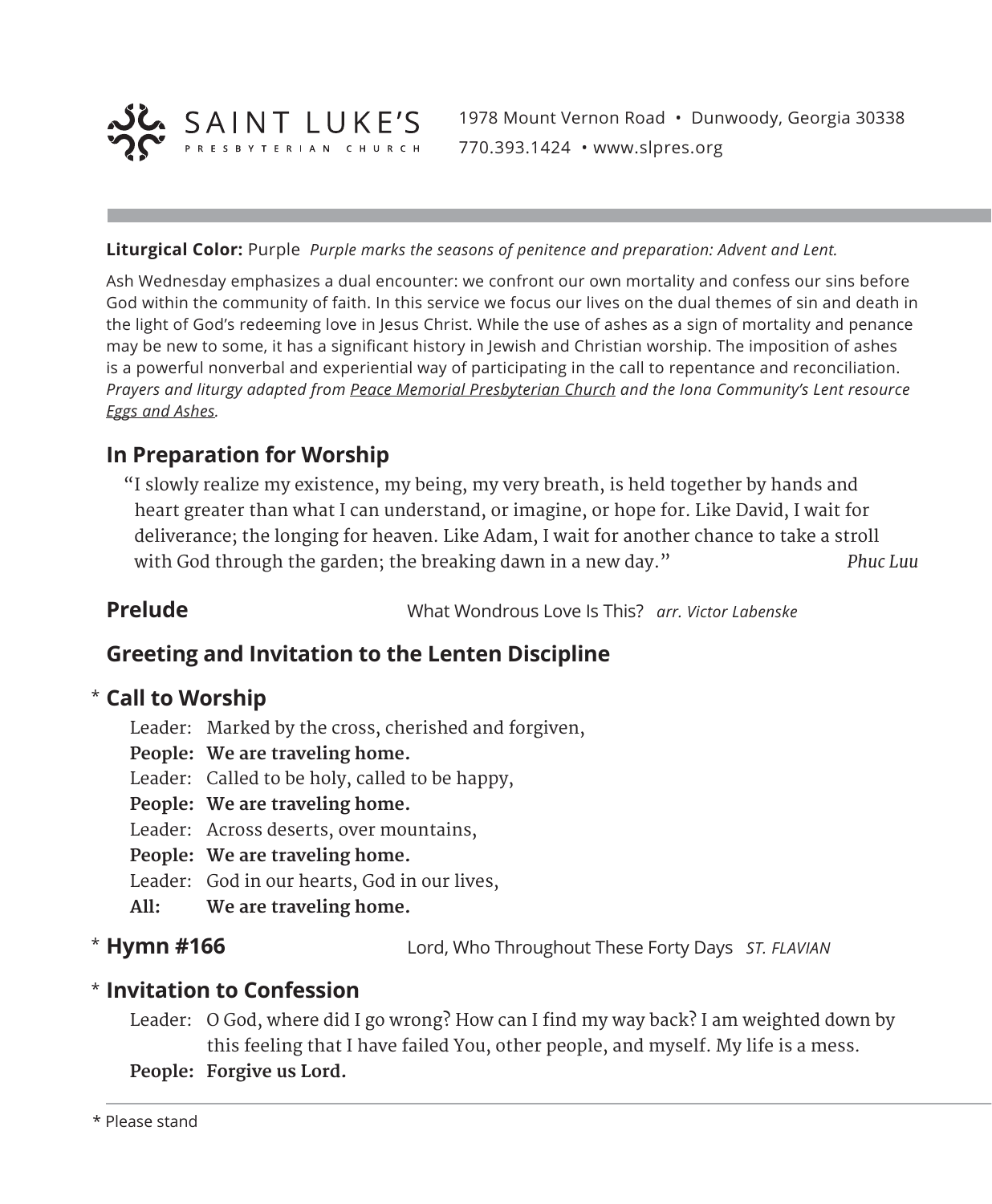Leader: You know my weakness, You know much better than me: I can't hide it from You. How can I bear to face it too? **People: Forgive us Lord.** Leader: Guilty as charged - however much I argue my case. It's Your laws I have broken; it's

Your way I have lost; it's Your word I have chosen not to hear over and over again.

**People: Forgive us Lord.**

Leader: O God, where did I go wrong? How can I find my way back?

**People: Forgive us Lord. Forgive us Lord. Amen.**

**Anthem** Pilgrim's Hymn *Stephen Paulus* Chancel Choir Even before we call on your name to ask you, O God. When we seek for the words to glorify you, you hear our prayer; Unceasing love, O unceasing love, surpassing all we know. Glory to the father, and to the Son, and to the Holy Spirit. Even with darkness sealing us in, we breathe your name. And through all the days that follow so fast, we trust in you; Endless your grace, O endless your grace, beyond all mortal dream. Both now and forever, and unto ages and ages. Amen. *Michael Dennis Browne*

| <b>New Testament Lesson</b> | Matthew $4:1-11$ |                   |
|-----------------------------|------------------|-------------------|
| <b>Meditation</b>           |                  | Chris Wolfe       |
| <b>New Testament Lesson</b> | Matthew 6:19-24  |                   |
| <b>Meditation</b>           |                  | <b>Phil Brown</b> |

**Offering** 

# **Prayer of Thanksgiving Over the Ashes**

# **Imposition of Ashes**

Those who desire may come forward to the communion rail in order to receive the imposition of ashes as a sign of penitence not only for our individual sin, but also in recognition of our complicity in the sin of the world. If you are unable to come forward but would like to receive ashes, please notify an usher and a Pastor will come to your seat.

> "In life and in death you belong to God. Remember that you are dust and to dust you shall return."

# သိုင္တဲ့